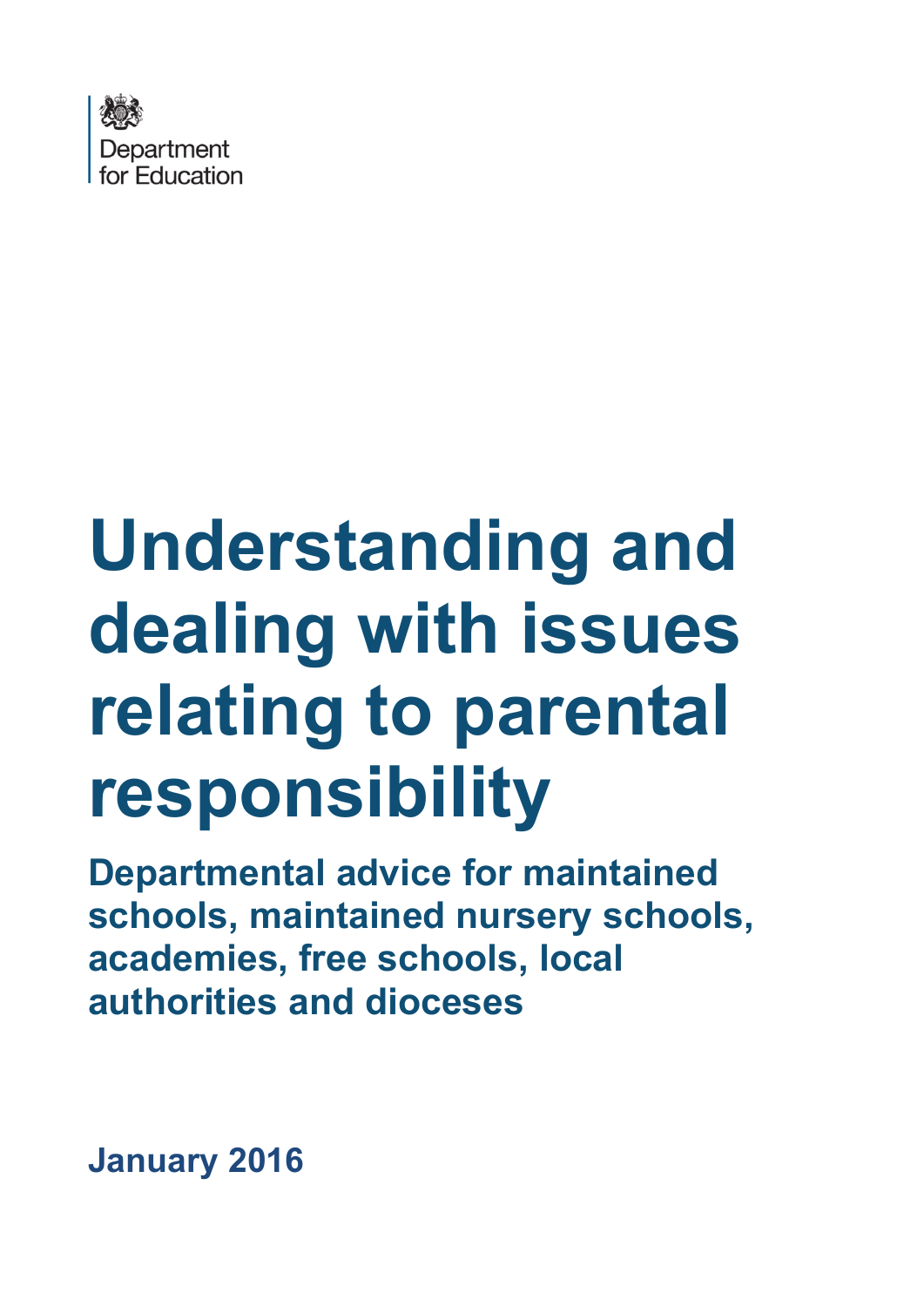# **Contents**

| Summary                                                          | 3              |
|------------------------------------------------------------------|----------------|
| About this departmental advice                                   | 3              |
| <b>Review date</b>                                               | 3              |
| Who is this advice for?                                          | 3              |
| Main points                                                      | 3              |
| Defining 'Who is a parent?'                                      | $\overline{4}$ |
| What is Parental Responsibility?                                 | 4              |
| Key effects of a father acquiring parental responsibility:       | 5              |
| <b>Court Orders and Parental Responsibility</b>                  | 6              |
| General principles for schools and local authorities             | $\overline{7}$ |
| <b>Information Sharing</b>                                       | $\overline{7}$ |
| Obtaining consent                                                | 9              |
| Medical Treatment - Seeking Consent following Accident or Injury | 9              |
| Safeguarding                                                     | 9              |
| Changing a Surname                                               | 10             |
| <b>Parent Governors</b>                                          | 11             |
| Administration                                                   | 11             |
| Conclusion                                                       | 12             |
| Further information                                              | 13             |
| Useful resources and external organisations                      | 13             |
| Other relevant departmental advice and statutory guidance        | 13             |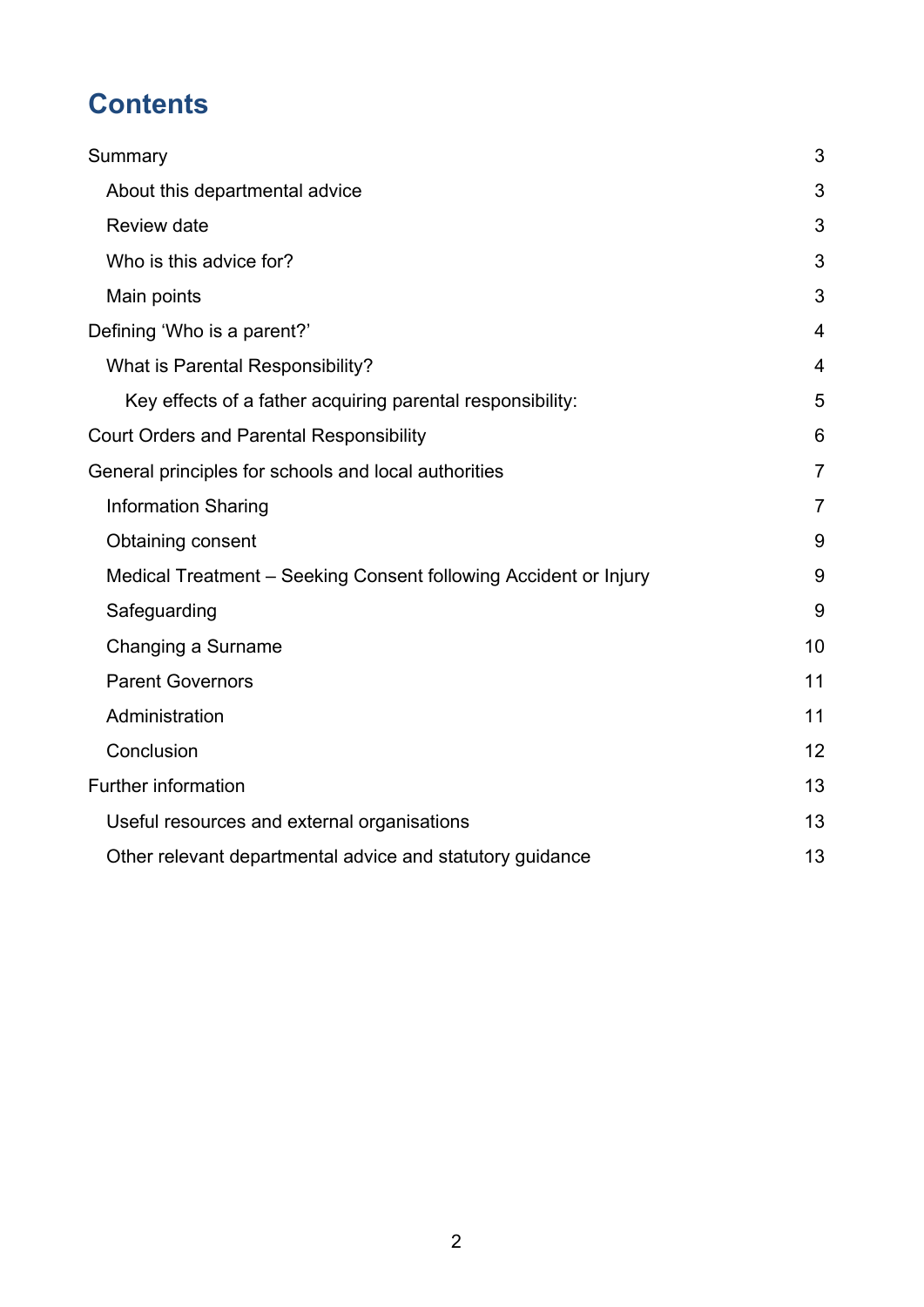# <span id="page-2-0"></span>**Summary**

#### <span id="page-2-1"></span>**About this departmental advice**

This is departmental advice from the Department for Education. It is non-statutory, and has been produced to help recipients understand their obligations and duties in relation to the rights and responsibilities of parents as defined by education legislation.

It is intended as helpful guidance for schools and local authorities but should not be treated as a complete and authoritative statement of the law. In this guidance we are careful to differentiate between legal requirement and good practice. We use 'must' where a school has a duty. We use 'can' where a school has a power (not a duty) under statutory or common law. We use 'should' for advice on good practice.

#### <span id="page-2-2"></span>**Review date**

This advice will next be reviewed before January 2019, subject to any legislative changes.

#### <span id="page-2-3"></span>**Who is this advice for?**

This guidance is for:

- School leaders, school staff and governing bodies in all local authority maintained schools, maintained nursery schools, academies and free schools;
- Local authorities; and
- Diocesan Boards

#### <span id="page-2-4"></span>**Main points**

Schools are required by law to have a wide range of dealings with pupils' parents and can find themselves caught up in disputes between a number of adults, each claiming to have parental responsibility for a particular child.

Some basic guidelines are given in this document. These provide general guidance however schools may want to take their own independent legal advice about any particular individual set of circumstances.

<span id="page-2-5"></span>The terms 'resident' and 'non-resident' parent are used to distinguish between parents who do and do not live with a child.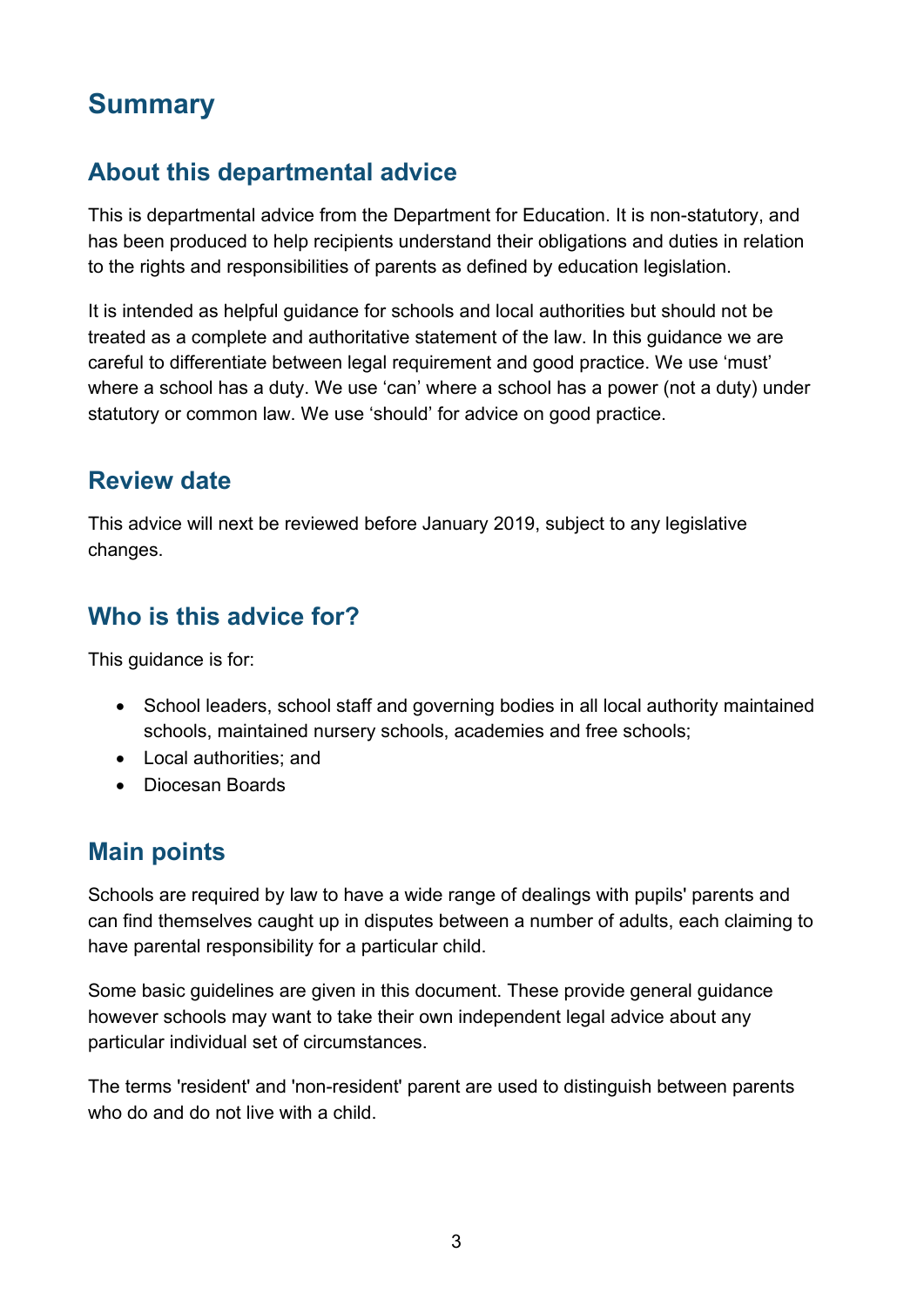# <span id="page-3-0"></span>**Defining 'Who is a parent?'**

It is important that schools and local authorities are aware that parents may be recognised differently under education law than under family law.

For the purposes of education law, section 576 of the Education Act 1996 defines a 'parent' as:

- all natural (biological) parents, whether they are married or not;
- any person who, although not a natural parent, has parental responsibility for a child or young person (this could be a step-parent, guardian or other relative);
- any person who, although not a natural parent, has care of a child or young person.

A person has care of a child or young person if they are the person with whom the child lives and who looks after the child, irrespective of what their relationship is with the child.

#### <span id="page-3-1"></span>**What is Parental Responsibility?**

In family law<sup>[1](#page-0-0)</sup>, parental responsibility means all the rights, duties, powers, responsibilities and authority that a parent has in relation to the child. People other than a child's natural parents can acquire parental responsibility through:

- being granted a child arrangements order determining that the child should live with him or her, or if the court determines that a parent should only spend time with the child, the court may also decide to grant parental responsibility;
- being appointed a guardian;
- being named in an emergency protection order (although parental responsibility in such a case is limited to taking reasonable steps to safeguard or promote the child's welfare);
- adopting a child;
- (in the case of step-parents) in agreement with the child's mother (and other parent if that person also has parental responsibility for the child) or as the result of a court order.

Civil partners have parallel (as far as possible, identical) rights to married people. The same provisions for married people apply to them in terms of acquiring (i.e. in the case of adoption, agreement with their civil partner or by an order from the court) or holding parental responsibility.

<span id="page-3-2"></span> $1$  Section 3(1) of the Children Act 1989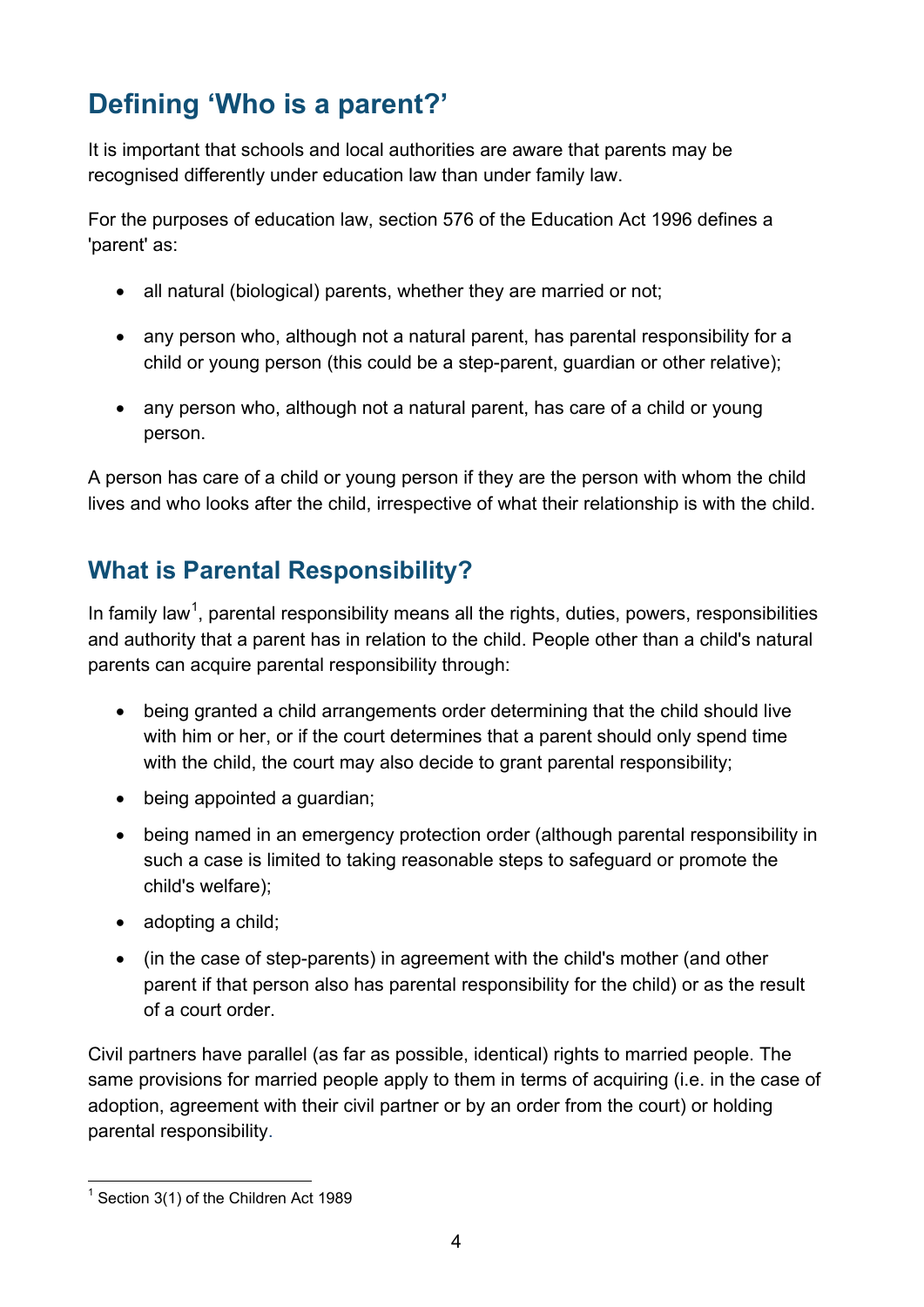Where a child's father and mother were married to each other at the time of the child's birth they each have parental responsibility for the child. Where the parents are not married to each other, the child's father can gain parental responsibility:

- by registering the child's birth jointly with the mother;
- by subsequently marrying the child's mother; or
- through a 'parental responsibility agreement' between him and the child's mother which is registered with the court; or
- by obtaining a court order for parental responsibility.

In addition, a local authority can acquire parental responsibility if it is named in the care order for a child.

More than one person can hold and exercise parental responsibility for a child. The parental responsibility of one party does not stop simply because another person is also given it. So, in some cases several people may be regarded as being the 'parent' of a child.

#### <span id="page-4-0"></span>**Key effects of a father acquiring parental responsibility:**

- he becomes a 'parent' for the purposes of adoption legislation and can therefore withhold consent to an adoption;
- he can object to the child being accommodated in local authority accommodation and remove the child from local authority adoption;
- he will automatically be a party to care proceedings;
- he can appoint a guardian;
- he can give valid consent for his child's medical treatment;
- he has a right of access to his child's health records;
- he can withdraw a child from sex education and religious education classes and make representations to schools concerning the child's education;
- his consent is required if the child's mother seeks to remove the child from the jurisdiction;
- he can sign a child's passport application and object to the granting of a passport:
- he has sufficient rights in relation to a child to invoke the international child abduction rules;
- he can consent to the marriage of a child aged 16 or 17.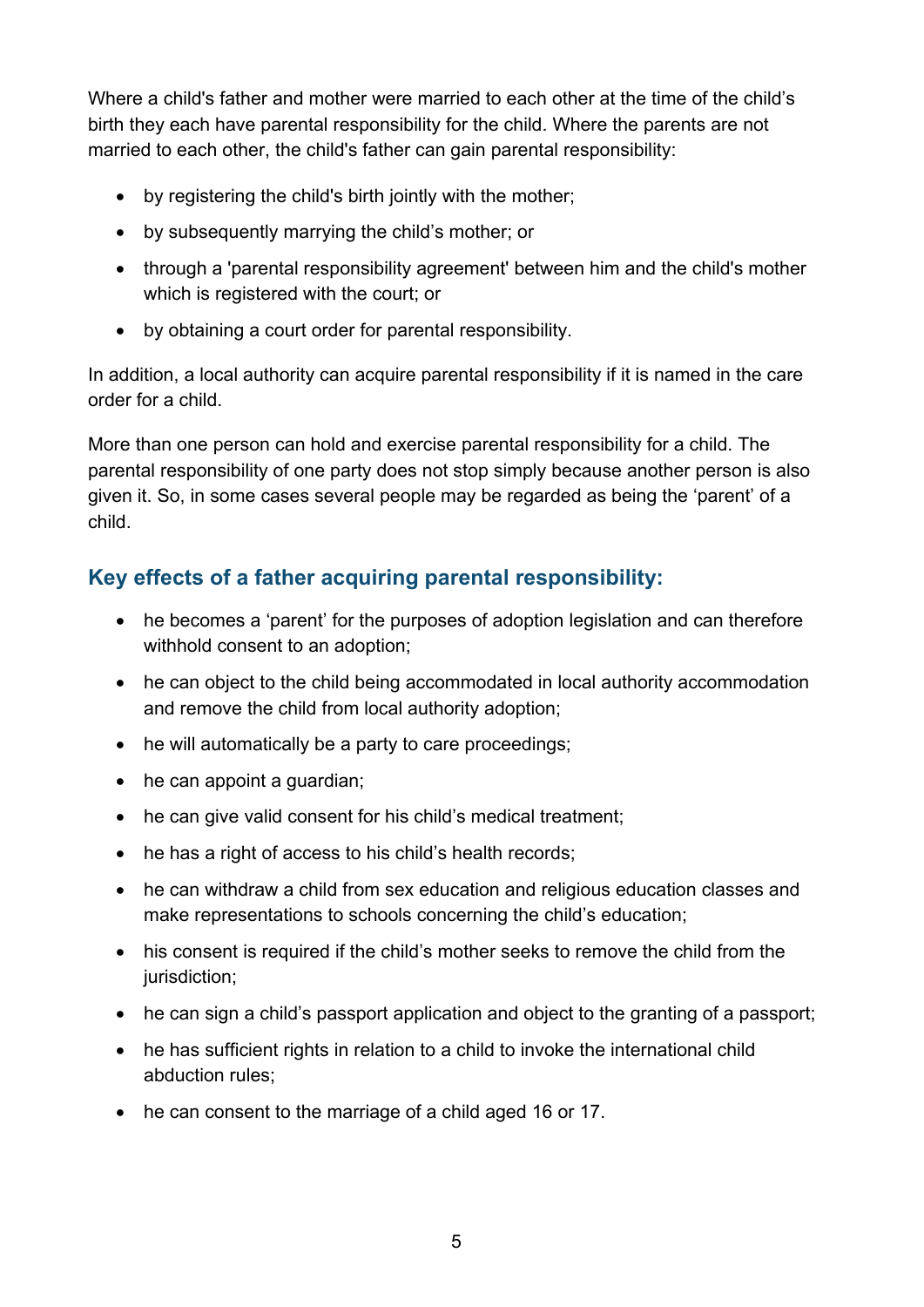# <span id="page-5-0"></span>**Court Orders and Parental Responsibility**

Court orders under section 8 of the Children Act 1989 (often called section 8 orders) settle areas of dispute in relation to the exercise of parental responsibility or a child's care or upbringing, and can limit how an individual exercises their parental responsibility.

There are two types of section 8 orders which can be made to address particular issues:

• A **prohibited steps order** imposes a specific restriction on the exercise of responsibility. This means that no step specified by the Court, which a parent could take in meeting his/her parental responsibility, can be taken without the consent of the Court.

*For example: one parent wants to take the child abroad for an extended period or prevent the child from attending a form of religious worship, against the wishes of the other parent.*

• A **specific issue order** is an order giving directions for the purpose of determining a specific question which has arisen, or may arise, in connection with any aspect of parental responsibility.

*For example: an order allowing one parent to agree to a pupil changing school against the wishes of the other parent.*

A **child arrangements order** is also a section 8 order and sets out the arrangements relating to who a child is to live with and when, and arrangements relating to who a child is to spend time with or otherwise have contact with. It replaces the former residence and contact orders.

Parents should therefore ensure that schools are provided with a copy of the most recent Court order in place, so that the school's duties in respect of child safeguarding are supported.

Schools should note that a Court order limiting a parent's exercise of their parental responsibility does not necessarily prevent or restrict a school from continuing to carry out their duties under education law (see below for examples).

While such cases are rare, in very limited circumstances, the Court can also make an order to terminate parental responsibility (that has been acquired) under section 4(3) of the Children Act 1989.

More information about [Court orders and pre-proceedings](https://www.gov.uk/government/publications/children-act-1989-court-orders--2) is available online.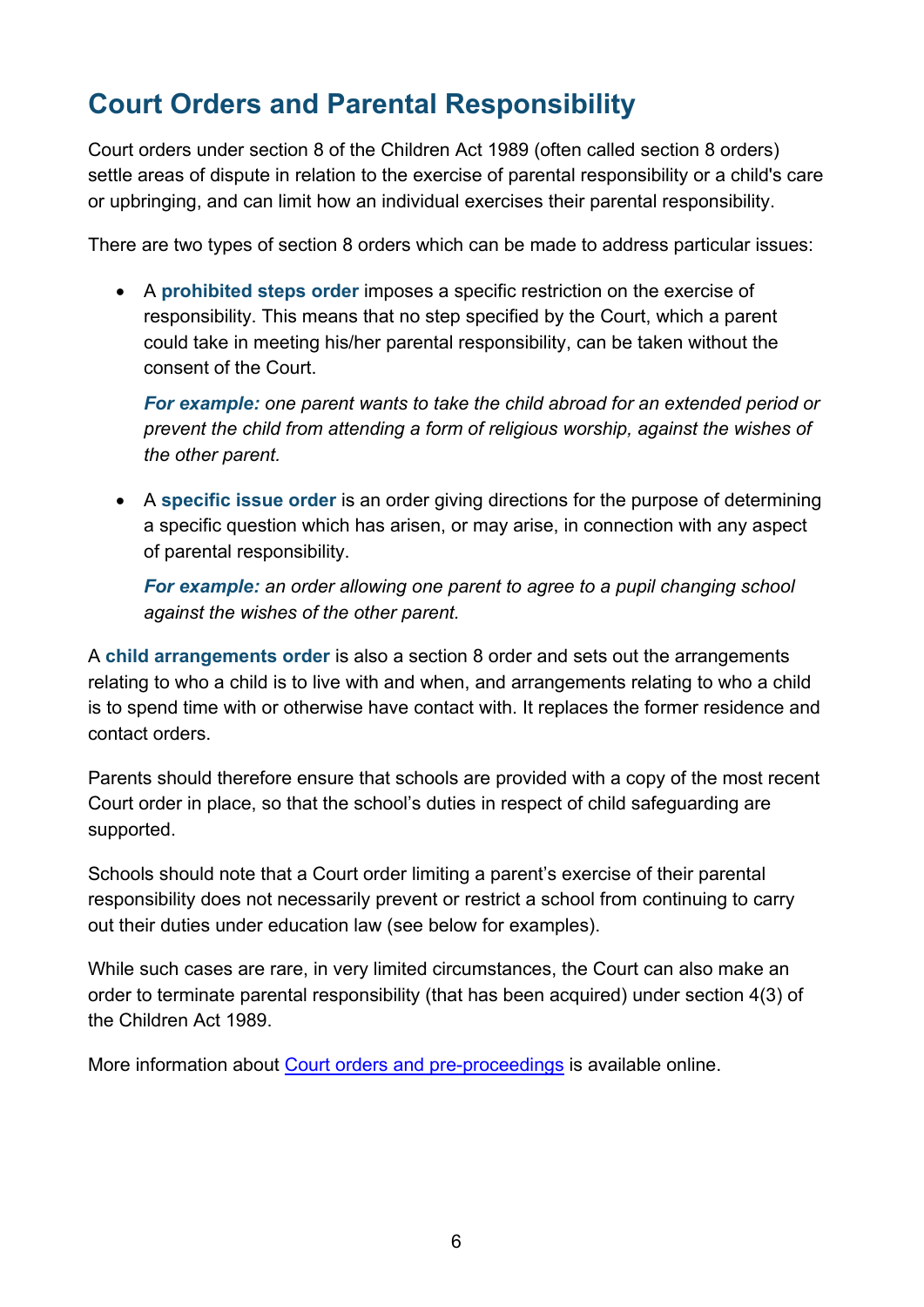# <span id="page-6-0"></span>**General principles for schools and local authorities**

School and local authority staff must treat all parents equally, unless there is a Court order limiting an individual's exercise of parental responsibility. Everyone who is a parent, as defined under education law (whether they are the resident parent or not, with or without parental responsibility – see, [Defining Who is a Parent\)](#page-2-5) has a right to participate in decisions about a child's education and receive information about the child (even though, for day-to-day purposes, the school's main contact is likely to be a parent with whom the child lives on school days).

Individuals who have parental responsibility for, or care of, a child have the same rights as natural parents; for example:

- to receive information, e.g. pupil reports;
- to participate in statutory activities; e.g. vote in elections for parent governors;
- to be asked to give consent; e.g. to the child taking part in school trips;
- to be informed about meetings involving the child; e.g. a governors' meeting on the child's exclusion.

All parents also have legal obligations; for example: to ensure that a child of compulsory school age receives a suitable full-time education<sup>[2](#page-3-2)</sup>.

Where a parent's action, or proposed action, conflicts with the school's ability to act in the child's best interests, the school should try to resolve the problem with that parent but avoid becoming involved in conflict. However, there may be occasions when a school needs to decline requests for action from one or more parents.

In cases where schools cannot resolve the conflict between separated parents, they should advise the aggrieved parent to pursue the matter through the Family Court.

#### <span id="page-6-1"></span>**Information Sharing**

It is important that schools balance the requests of parents with their legislative duties. Having parental responsibility does not allow a parent to obstruct a school from carrying out their duties under legislation.

*For example: a natural parent, with parental responsibility, informs their child's local authority maintained school that they do not wish their child's step-parent, who does not have parental responsibility but does have care of the child, to receive educational information about that child. The school should inform the natural parent that they cannot comply with that request.* 

<span id="page-6-2"></span> $2$  S.7 of the Education Act 1996 – <https://www.gov.uk/government/publications/school-attendance>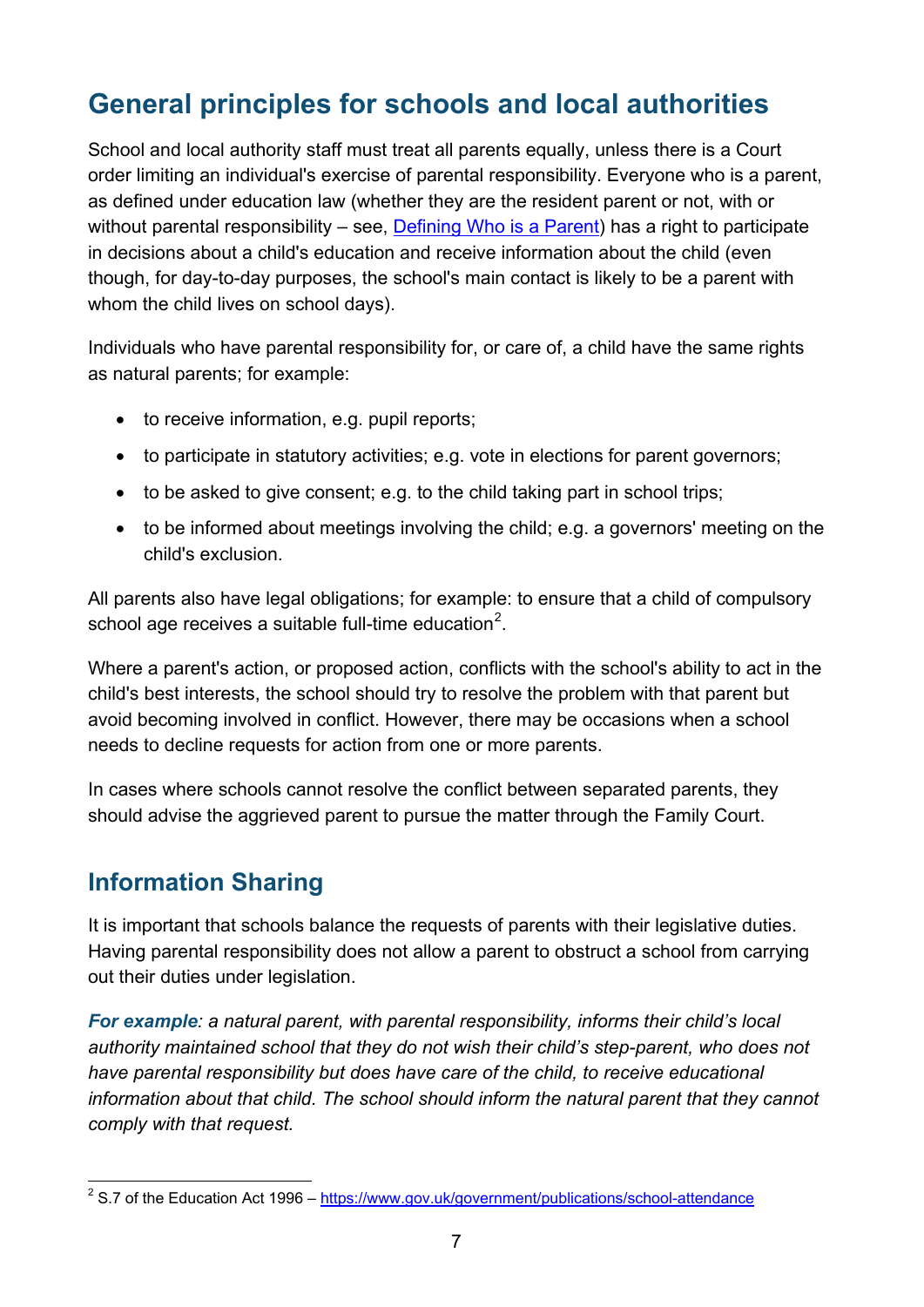*Under The Education (Pupil Information) (England) Regulations 2005, schools are required to provide access to, or copies of a child's educational record to parents upon request. Therefore, if the school were to abide by the request of the natural parent they would be in breach of their obligations under education law.* 

**To note:** under the principles of the Data Protection Act 1998 (the DPA 1998), children and young adults can assume control over their personal information and restrict access to it, should they be of sufficient age or maturity to exercise their will in this matter. However, this control is not extended to cover information which is held within a pupil's educational record. Parents are entitled to request access to, or a copy of their child's educational record, even if the child does not wish them to access it. This applies until the child reaches the age of 18. This is however, subject to information that the school could not lawfully disclose to the child him/herself under the DPA 1998 or in relation to which the child him/herself would have no right of access under that Act.<sup>[3](#page-6-2)</sup>

*For example: a non-resident parent who has limited contact with their children, contacts the school to find out how well they did in their exams. Neither the children nor the resident parent wishes to share that information and informs the school of this. The school refuses to release the information on the basis that the children are sufficiently mature to have control over their personal information. The school has therefore breached education law by failing to provide information to which the non-resident parent is entitled.* 

Requirements on academies differ slightly and are derived from the Education (Independent School Standards) Regulations 2014 (Part 6 f). Under these Regulations, academies must provide an annual written report of each registered pupil's progress and attainment in the main subject areas taught, to the parents of that registered pupil (except that no report need be provided where the parent has agreed otherwise).

In cases where the school does not know the whereabouts of a non-resident parent, it should make the resident parent aware that the other parent is entitled to be involved in their child's education and request that information is passed on.

If the resident parent refuses to share information with the other parent and also refuses to provide contact details so that the school can deal direct with the non-resident parent, the school can do nothing more. It should be noted, however, that the resident parent may be genuinely unaware of the non-resident parent's whereabouts.

If the non-resident parent subsequently contacts the school and requests access to information, the school should provide it to that parent direct, after taking reasonable steps to satisfy itself that the individual is, in fact, the child's parent.

<span id="page-7-0"></span> $3$  Education (Pupil Information) (England) Regulations 2005 (SI 2005/1437), regulation 5(4)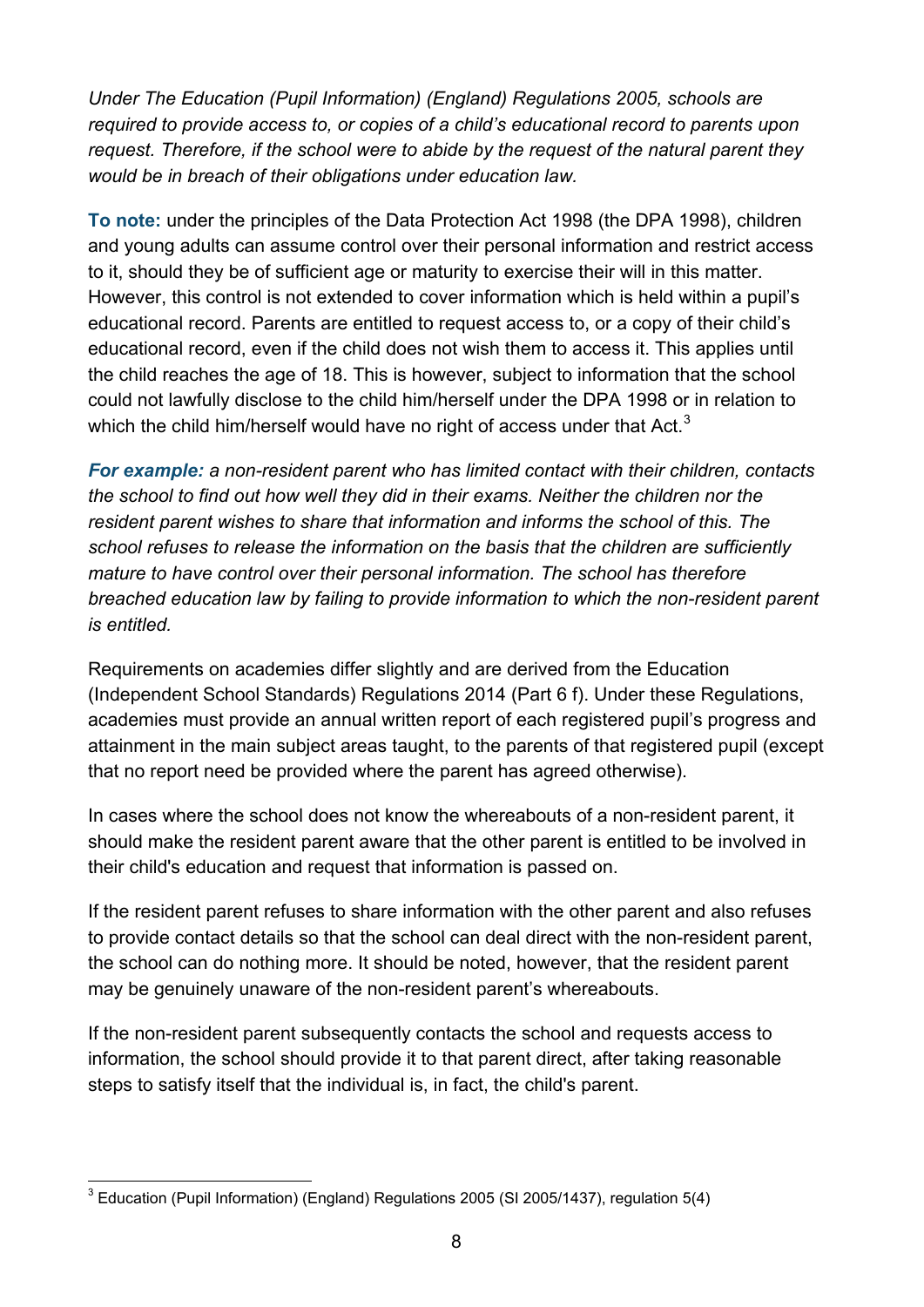#### <span id="page-8-0"></span>**Obtaining consent**

Where schools need parental consent to outings and activities, headteachers should seek the consent from the resident parent unless the decision is likely to have a longterm and significant impact on the child, or the non-resident parent has requested to be asked for consent in all such cases.

In cases where the school considers it necessary or has been asked to seek consent from both parents, it is best for the school to assume that parental consent has not been given unless both parents have given consent. Such an approach ensures that the school has treated the views of each parent equally and will also help to safeguard the position of the school in terms of exposure to any potential civil liability where, for example, the child is injured while on a school trip.

Schools should avoid becoming involved in any disagreement between parents but might want to suggest that where parents cannot agree they seek independent legal advice about obtaining a Court order setting out exactly what decisions each parent can make in respect of the child (a Specific-Issue or Prohibited Steps Order as appropriate).

#### <span id="page-8-1"></span>**Medical Treatment – Seeking Consent following Accident or Injury**

Schools may experience problems when a child has had an accident and consent may be needed for emergency medical treatment. The Children Act 1989<sup>[4](#page-7-0)</sup> provides that people who do not have parental responsibility but nonetheless have care of a child may:

'…*do what is reasonable in all the circumstances of the case for the purpose of safeguarding or promoting the child's welfare'*.

This would allow schools to act '*in loco parentis*', i.e. in place of a parent, or allow them to seek consent from a parent who may not hold parental responsibility.

It would clearly be reasonable for a school to take a child who needs to have a wound stitched up to hospital, but the parents, including the non-resident parent who has asked to be kept informed of events involving the child, should be informed as soon as possible.

## <span id="page-8-2"></span>**Safeguarding**

All schools must have regard to the [Keeping Children Safe in Education](https://www.gov.uk/government/publications/keeping-children-safe-in-education--2) (KCSIE) statutory guidance which explains what schools and their staff must do to safeguard their pupils.

<span id="page-8-3"></span> <sup>4</sup> Section 3 Children Act 1989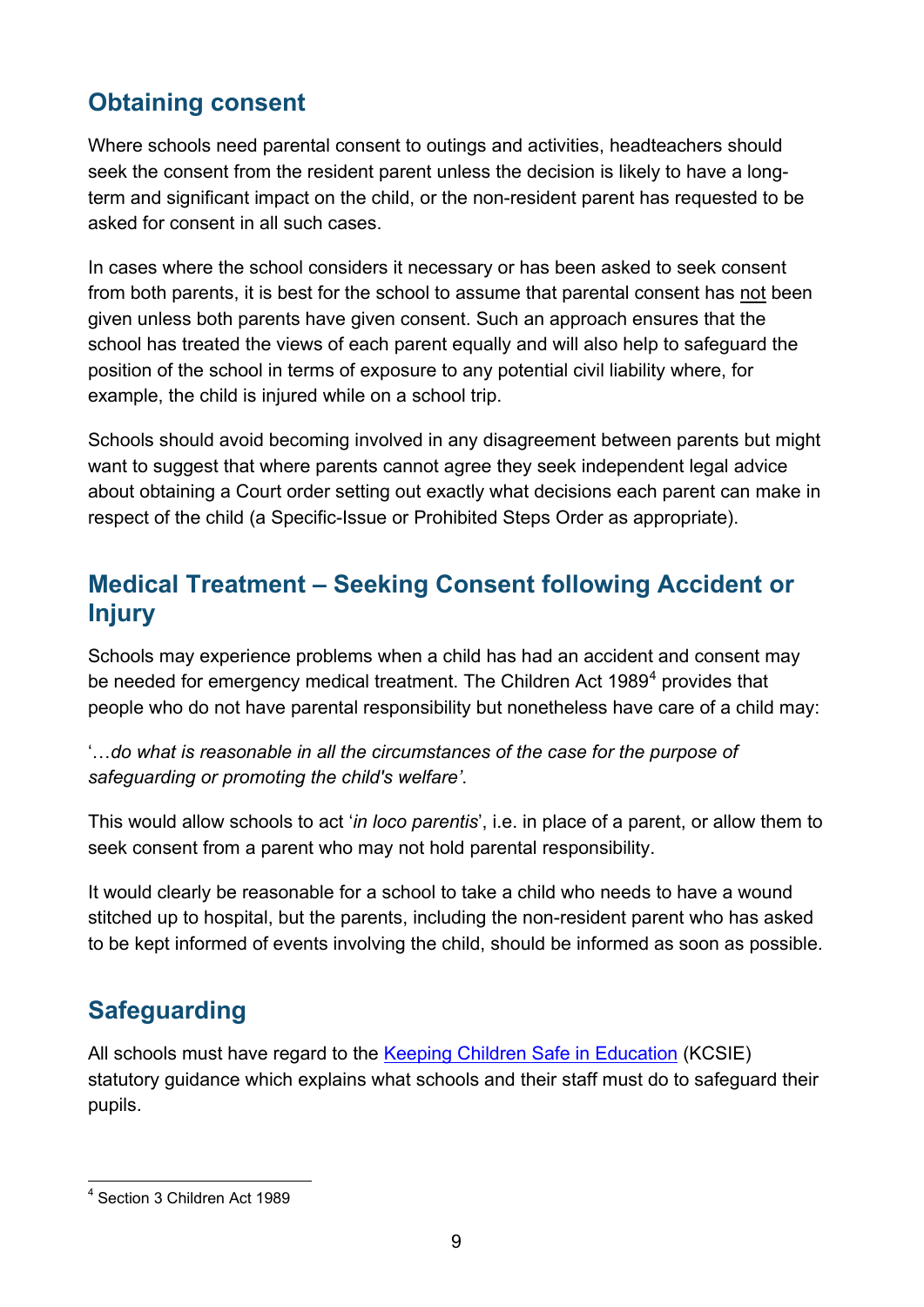Safeguarding is defined as '*protecting children from maltreatment; preventing impairment of children's health or development; ensuring that children grow up in circumstances consistent with the provision of safe and effective care; and taking action to enable all children to have the best outcomes[5](#page-8-3) .*'

The guidance emphasises that everyone who comes into contact with children and their families has a role to play in safeguarding children. School and college staff are particularly important as they are in a position to identify concerns early and provide help for children, to prevent concerns from escalating.

If a child is in immediate danger or is at risk of harm a referral should be made immediately to children's social care and or the police as appropriate. All schools should have a designated safeguarding lead (full job description is provided in Annex of KCSIE).

It will be for the school, on a case by case basis, to consider the level of information (if any) that is provided to parents where referrals have been made to children's social care. The designated safeguarding lead working with children's social care should generally lead on any decisions with regards to information sharing safeguarding concerns with parents. Information sharing should always be in the best interests of the child.

#### <span id="page-9-0"></span>**Changing a Surname**

A change of surname is a private law matter and should be resolved between parents. Where the parents have divorced, schools should ensure that the surname by which a child is known should not be changed without written evidence (independent of the parent seeking to make the change), that consent has been given by the 'other parent' or by anyone else who has parental responsibility for the child.

Regulation 5(1)(a) of the Education (Pupil Registration) Regulations 2006 requires a school to record the full name of every pupil in alphabetical order in the admissions register. This is generally interpreted to be the child's full legal name and not any other name that the child is known by.

However, there may be circumstances where a name change has already been effected by the school and it would not be in the best interests of the child, who might be known by a new name, to refer back to a different name. Ultimately it is a matter of policy for the school to decide but the best interests of the child must be the paramount consideration when making a decision.

Where a child is subject to a special guardianship order there are particular considerations in cases where a school receives a request to use a different surname for a pupil.

 <sup>5</sup> <https://www.gov.uk/government/publications/keeping-children-safe-in-education--2>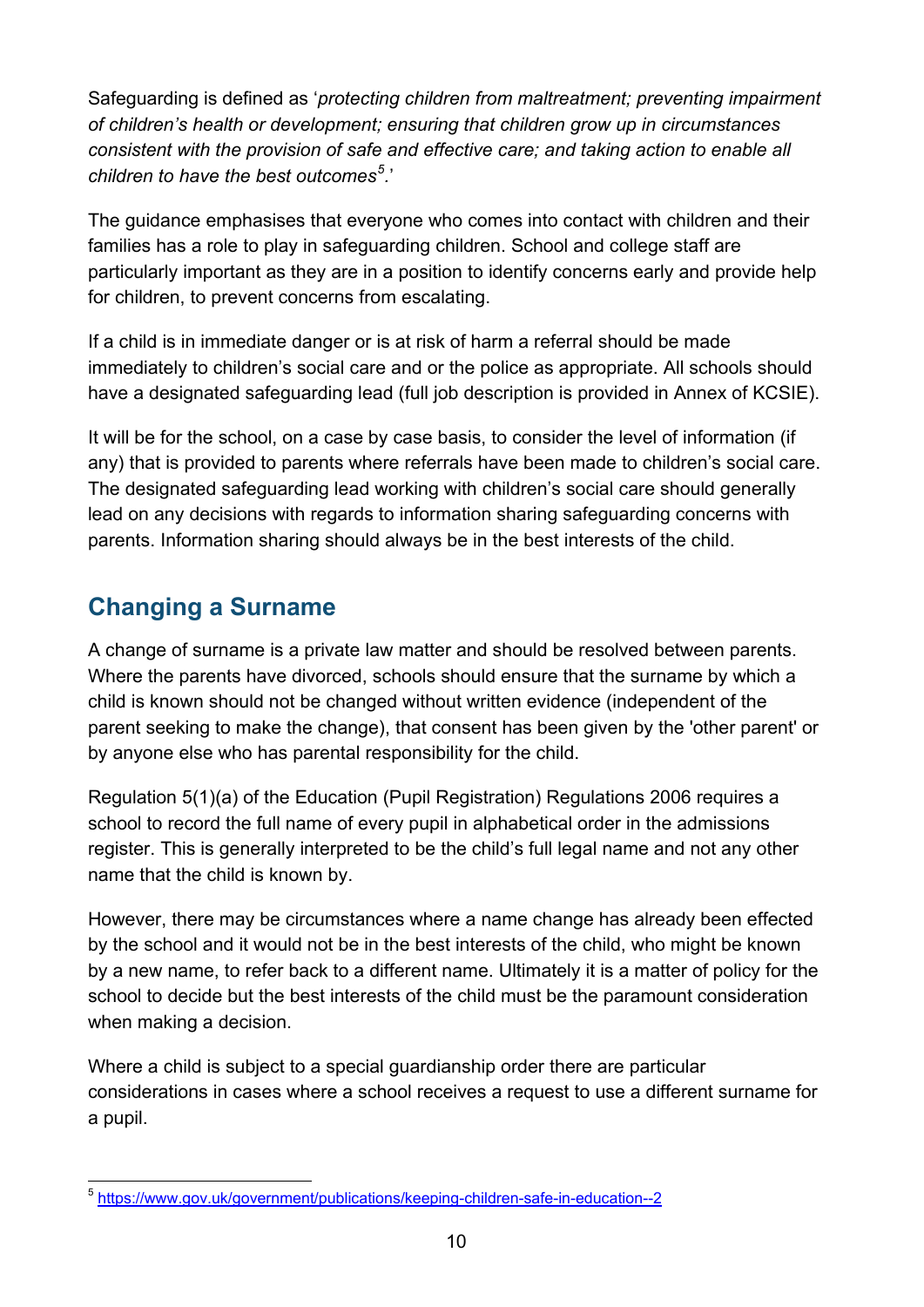Section 14C(3) of the Children Act 1989 (CA 1989) states that:

'*While a special guardianship order is in force with respect to a child, no person may cause the child to be known by a new surname…..without either the written consent of every person who has parental responsibility for the child or the leave of the court.*'

Schools must therefore decline requests from special guardians for a child to be known by a different surname unless the above criteria are met.

#### <span id="page-10-0"></span>**Parent Governors**

Schools must not restrict eligibility to nominate, vote or otherwise participate in parent governor elections, to parents holding parental responsibility. Under the School Governance (Constitution) (England) Regulations 2012, 'parent' includes not just those with parental responsibility but natural parents and anyone who cares (or has cared for) a child.

Schools should contact the National Governors Association if they require further advice on this issue.

## <span id="page-10-1"></span>**Administration**

Headteachers should:

- ask parents or guardians for contact details, including names and addresses, of all parents when they register a pupil;
- ensure that names and addresses of all parents, where known, are included in the admission register and also in pupil records and are available to the pupil's teachers;
- ensure that the school has details of who to contact in the case of an accident or medical emergency;
- ensure that contact details, including names and addresses, of all parents are forwarded to any school to which the pupil moves;
- ensure that details of Court orders are noted in a pupil's record.

Such information will be necessary when decisions need to be made about who can give parental consent for a school visit, or be contacted if the child is ill, as well as what to do in more difficult situations; for example: if a parent, rather than a foster-parent, comes to collect a child in local authority care from school.

Schools should also be mindful to protect the private data of each parent from any other and avoid inadvertent disclosure. *For example: annual attendance registers generally include the resident parent's address or the school may copy one parent into what they have sent the other, thereby disclosing their email or postal address*.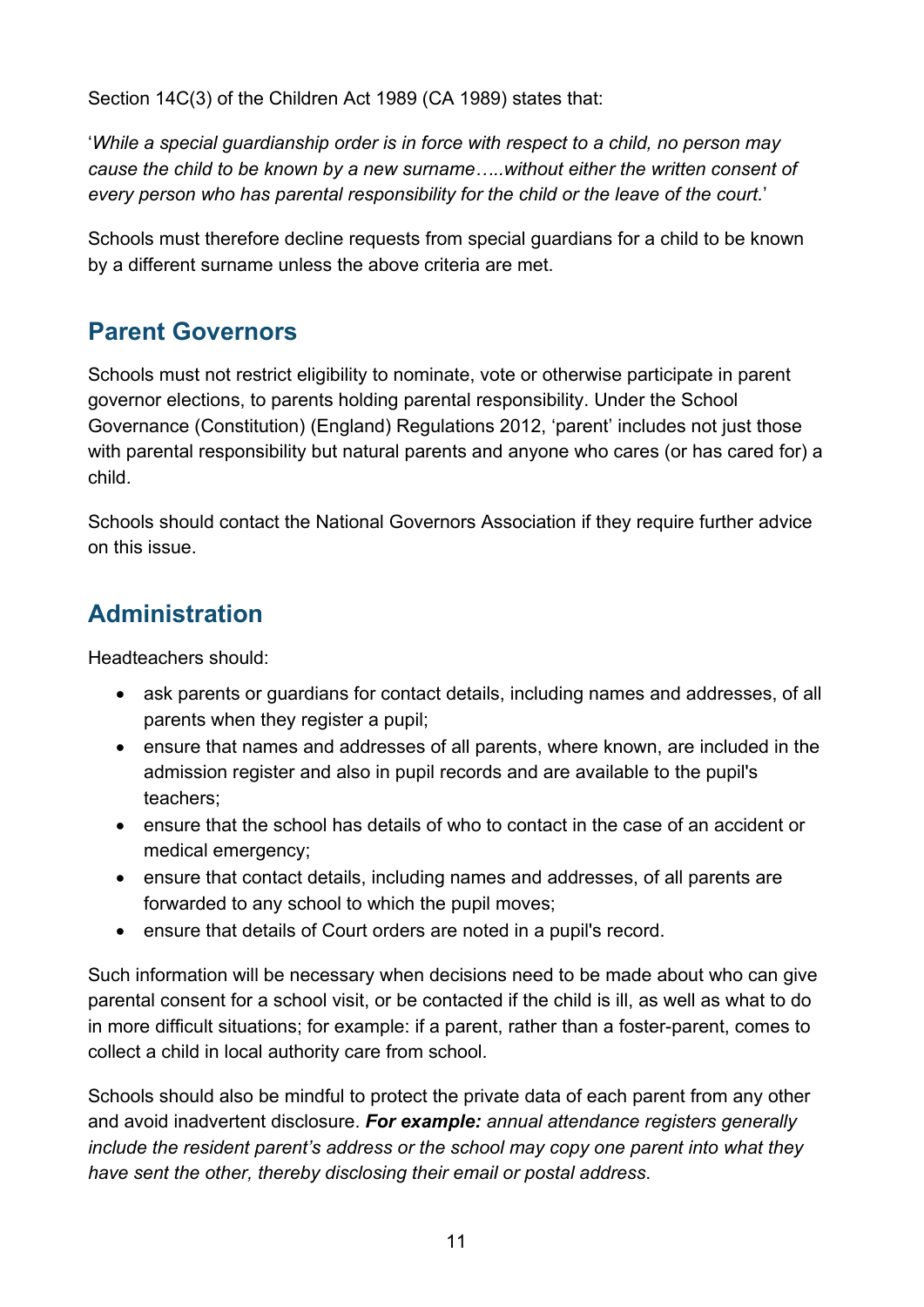This is particularly important given that some parents will have been, or may be at risk of being, a victim of domestic violence.

## <span id="page-11-0"></span>**Conclusion**

The welfare of the child must be the paramount consideration for schools. In the event of a concern being raised where the school is unclear how to act, independent legal advice should be sought to ensure that a parent's rights and responsibilities are not infringed and the actions of the school are compliant with education law.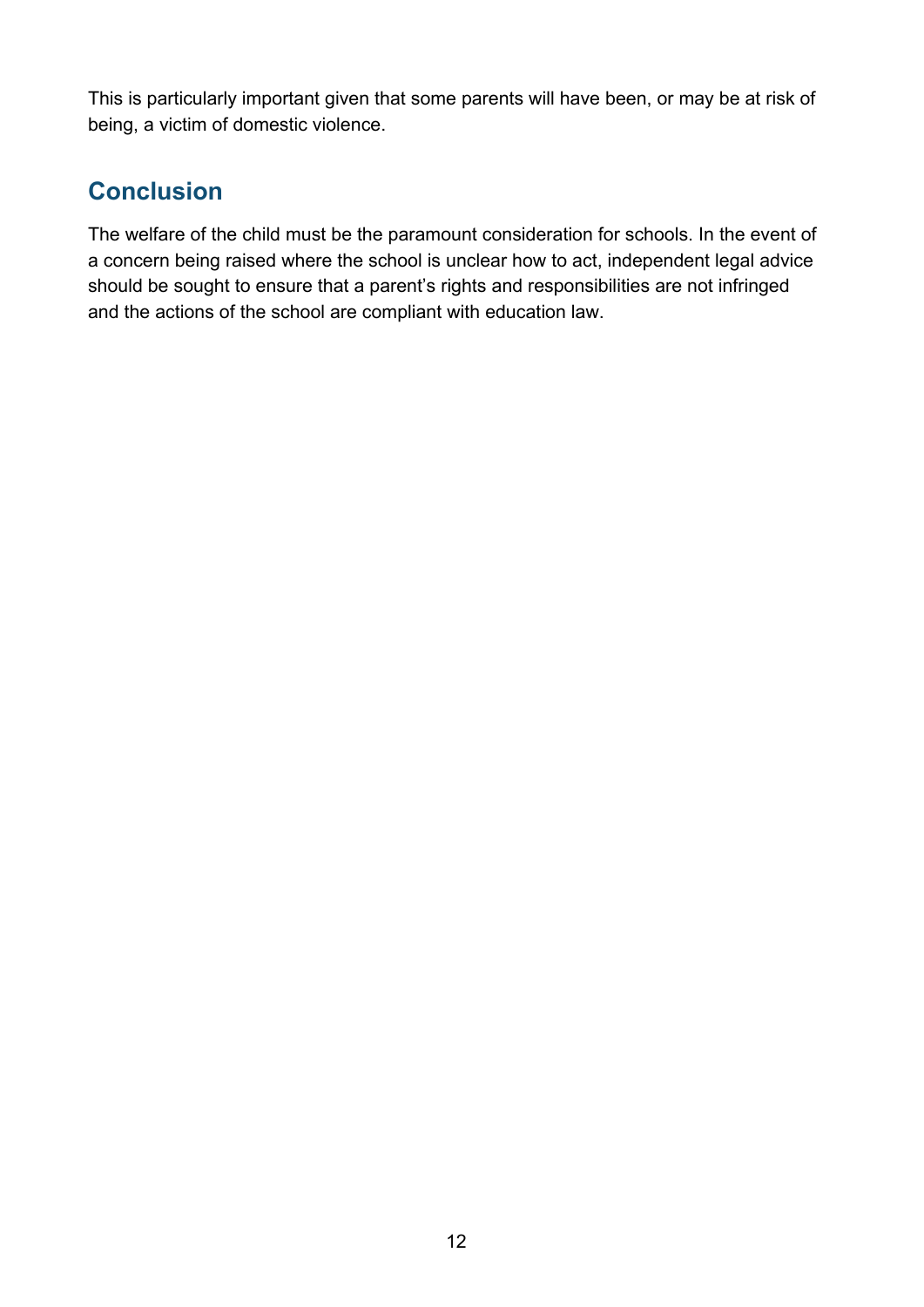# <span id="page-12-0"></span>**Further information**

#### <span id="page-12-1"></span>**Useful resources and external organisations**

- [The Children Act 1989](http://www.legislation.gov.uk/ukpga/1989/41/contents)
- [The Education Act 1996](http://www.legislation.gov.uk/ukpga/1996/56/contents)
- [The Education \(Pupil Registration\) Regulations 2006](http://www.legislation.gov.uk/uksi/2006/1751/contents/made)
- [The Education \(Pupil Information\) \(England\) Regulations 2005](http://www.legislation.gov.uk/uksi/2005/1437/contents/made)
- [Children and Families Act 2014](http://www.legislation.gov.uk/ukpga/2014/6/contents/enacted)
- [Court Orders and Pre-Proceedings](https://www.gov.uk/government/publications/children-act-1989-court-orders--2)
- [Ministry of Justice](http://www.justice.gov.uk/) (this department is now responsible for government policies relating to private family law. The Department for Education retains policy responsibility for public family law.)
- [National Governors Association](http://www.nga.org.uk/Can-we-help/Useful_Contacts/GovernorLine.aspx)

#### <span id="page-12-2"></span>**Other relevant departmental advice and statutory guidance**

- [Health and safety guidance](https://www.gov.uk/government/publications/health-and-safety-advice-for-schools)
- [Best Practice Advice for School Complaints Procedures 2016](https://www.gov.uk/government/publications/school-complaints-procedures)
- [Governance](https://www.gov.uk/government/publications/governance-handbook) Handbook